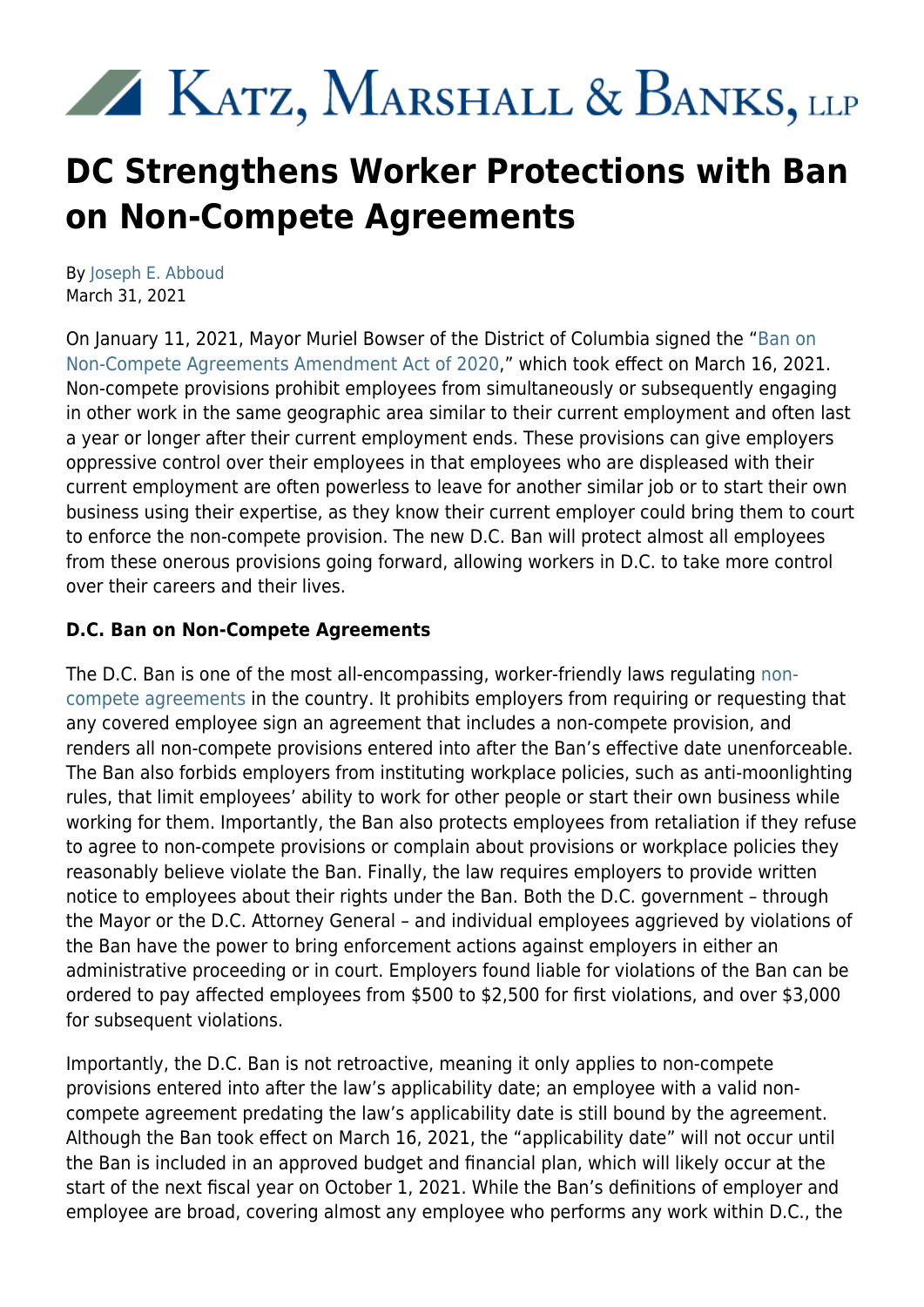Ban only applies to private employers. Further there are important exceptions. Three categories of employees are not protected at all by the Ban: volunteers in educational, charitable, religious, or nonprofit organizations; lay members elected or appointed to office within a religious organization who are engaged in religious functions; and casual babysitters working at or around the employer's residence. Furthermore, the Ban only gives limited rights to "medical specialists," meaning licensed physicians practicing medicine and earning more than \$250,000 annually. While the Ban does not prohibit non-compete agreements for medical specialists, it requires employers to give them at least 14 days to review the provision before execution of the agreement. Finally, the Ban does not prohibit employers from entering into confidentiality agreements with employees to protect confidential, proprietary, or sensitive information, customer or client lists, or trade secrets. It also does not prohibit non-compete agreements between sellers and buyers made in connection with the sale of a business.

#### **Non-Compete Agreements in Other States**

By enacting the Ban, D.C. has joined a small group of states on the forefront of [protecting](https://www.kmblegal.com/employment-law-blog/protecting-employees-against-unfair-non-compete-agreements) [employees from harmful non-compete provisions](https://www.kmblegal.com/employment-law-blog/protecting-employees-against-unfair-non-compete-agreements). Like D.C., California and Oklahoma also broadly prohibit the entry into or enforcement of non-compete provisions. California and Oklahoma do not allow any non-compete agreements between employers and employees, but do allow non-compete agreements connected to the sale of goodwill or ownership interest in a business or the dissolution of business partnerships, as well as agreements to protect trade secrets. Another group of states, including Colorado, Idaho, Illinois, Maryland, New Hampshire, Oregon, Rhode Island, Virginia, and Washington, restrict the use of noncompete agreements for lower wage or non-management employees. Some of these states, like Idaho and Colorado, define the job duties of the kind of high-level employees which employers can subject to non-compete agreements. The other states set income thresholds to define the protected group of employees. For example, Maryland's new non-compete law, effective October 1, 2019, protects employees earning less than \$15 per hour or \$31,200 annually, and Virginia's new law, effective July 1, 2021, protects those earning less than the average weekly wage in Virginia, currently calculated as \$1,204 per week or \$62,608 annually. The vast majority of states do not have such protective laws and generally allow employers to impose non-compete agreements on all employees. Accordingly, most employees in the country have no protection if their employers require them to agree to a non-compete provision as a condition of their work.

#### **Federal Law for Non-Compete Agreements**

While there is currently no federal law regulating non-compete agreements, Congress is trying to change that. Recognizing that 20% of American workers are currently constrained in their employment searches by non-compete agreements, on February 25, 2021, a bipartisan group of Senators and Representatives introduced the Workforce Mobility Act in Congress. Like the D.C. Ban, the Workforce Mobility Act would prohibit and render unenforceable almost all non-compete agreements. Similar to the D.C. Ban, the Act's prohibitions would not apply to volunteers or government employees. The Act would also allow non-competes connected to the sale of goodwill or ownership interest in a business or the dissolution or disassociation of partnerships. The Act would empower the Federal Trade Commission and the Department of Labor to enforce the prohibition on non-competes. The Act would also create a private